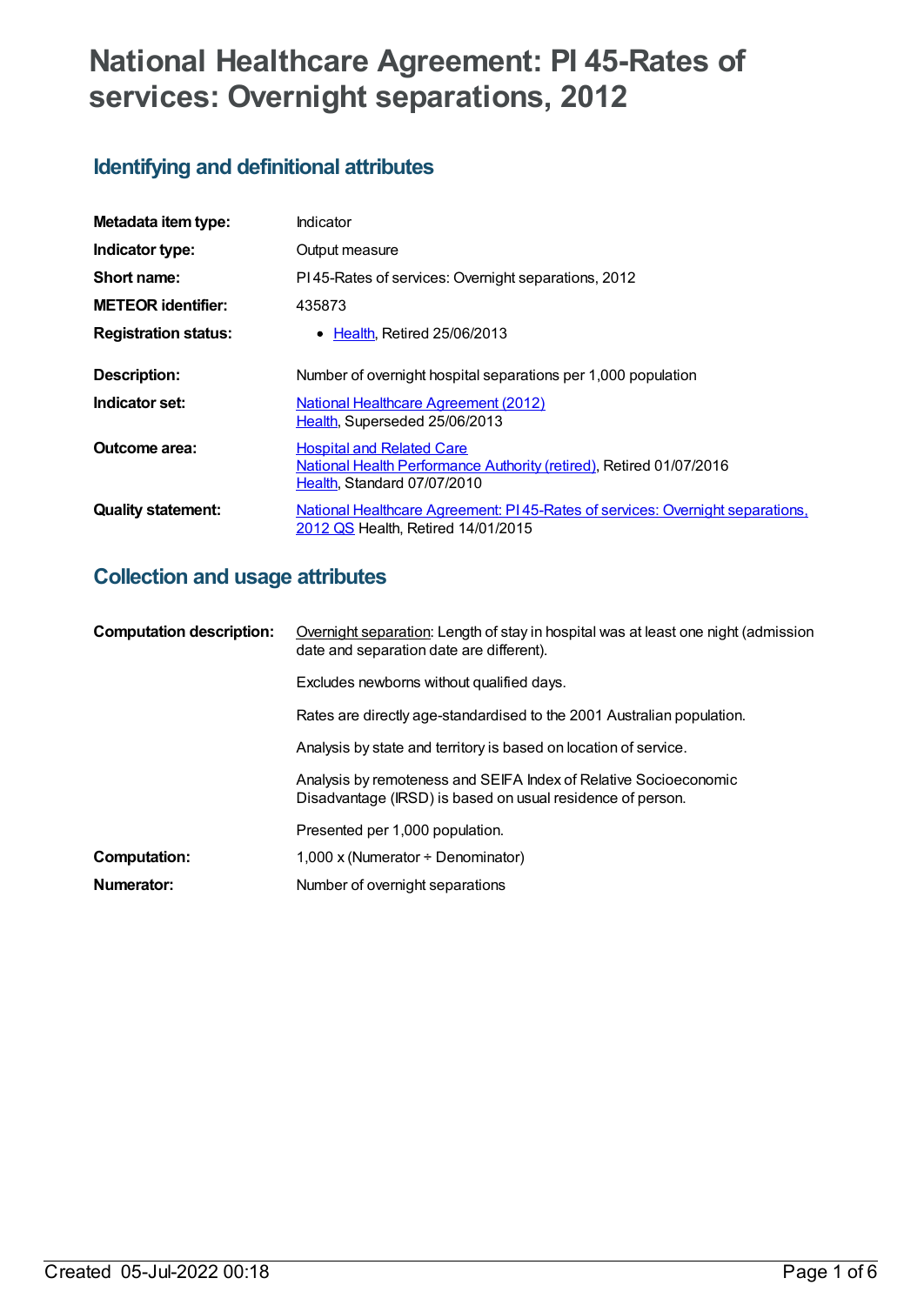| <b>Numerator data elements:</b> | -Data Element / Data Set-                                                     |
|---------------------------------|-------------------------------------------------------------------------------|
|                                 | Episode of admitted patient care-admission date, DDMMYYYY                     |
|                                 | <b>Data Source</b>                                                            |
|                                 | <b>National Hospital Morbidity Database (NHMD)</b>                            |
|                                 | NMDS / DSS                                                                    |
|                                 | <b>Admitted patient care NMDS 2009-10</b>                                     |
|                                 | Guide for use                                                                 |
|                                 | Data source type: Administrative by-product data                              |
|                                 | Data Element / Data Set-                                                      |
|                                 | Episode of admitted patient care-separation date, DDMMYYYY                    |
|                                 | Data Source                                                                   |
|                                 | <b>National Hospital Morbidity Database (NHMD)</b>                            |
|                                 | NMDS / DSS                                                                    |
|                                 | <b>Admitted patient care NMDS 2009-10</b>                                     |
|                                 | Guide for use                                                                 |
|                                 | Data source type: Administrative by-product data                              |
| Denominator:                    | Total population                                                              |
| Denominator data                | <b>Data Element / Data Set-</b>                                               |
| elements:                       | Data Element                                                                  |
|                                 | Person-estimated resident population of Australia                             |
|                                 | Data Source                                                                   |
|                                 | ABS Estimated resident population (total population)                          |
|                                 | Guide for use                                                                 |
|                                 | Data source type: Census-based plus administrative by-product data            |
|                                 | Data Element / Data Set-                                                      |
|                                 | Data Element                                                                  |
|                                 | Person-estimated resident population of Australia                             |
|                                 | Data Source                                                                   |
|                                 | ABS Indigenous experimental estimates and projections (2001 Census-<br>based) |
|                                 |                                                                               |
|                                 | Guide for use                                                                 |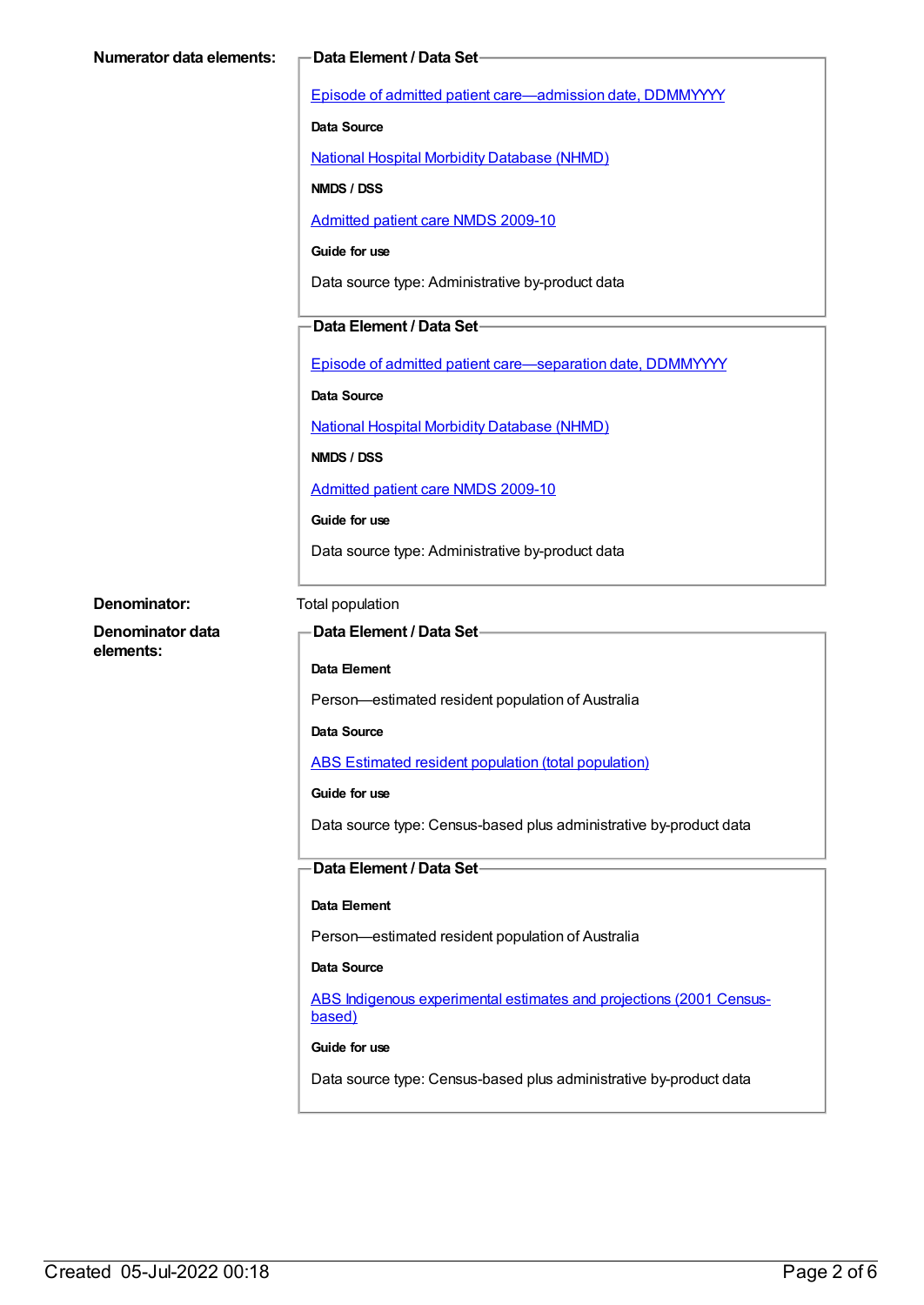**Disaggregation:** 2009–10—Nationally, by SEIFA Index of Relative Socioeconomic Disadvantage (IRSD) deciles

> 2007–08 (resupplied for revised Indigenous and SEIFA analysis), and 2009–10— State and territory, by:

- hospital sector
- Indigenous status
- remoteness (Australian Standard Geographical Classification Remoteness Structure)
- SEIFA IRSD quintiles

Some disaggregation may result in numbers too small for publication. National disaggregation by Indigenous status will be based on data only from jurisdictions for which the quality of Indigenous identification is considered acceptable.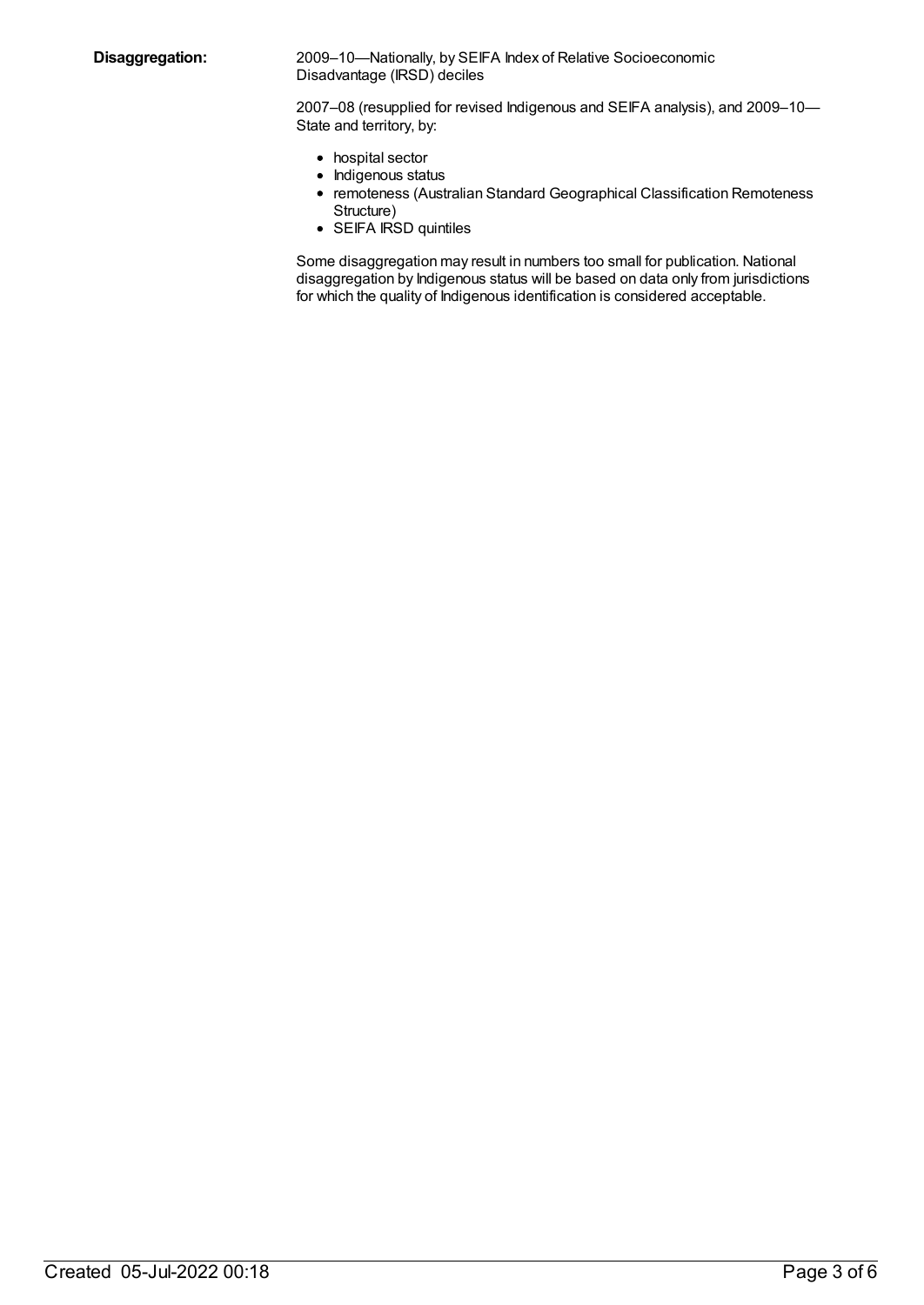#### **Disaggregation data elements:**

#### **Data Element / Data Set**

[Establishment—Australian](https://meteor.aihw.gov.au/content/269941) state/territory identifier, code N

**Data Source**

National Hospital Morbidity [Database](https://meteor.aihw.gov.au/content/394352) (NHMD)

**NMDS / DSS**

[Admitted](https://meteor.aihw.gov.au/content/374205) patient care NMDS 2009-10

**Guide for use**

Data source type: Administrative by-product data

#### **Data Element / Data Set**

[Establishment—sector,](https://meteor.aihw.gov.au/content/269977) code N

**Data Source**

National Hospital Morbidity [Database](https://meteor.aihw.gov.au/content/394352) (NHMD)

**NMDS / DSS**

[Admitted](https://meteor.aihw.gov.au/content/374205) patient care NMDS 2009-10

**Guide for use**

Data source type: Administrative by-product data

#### **Data Element / Data Set**

Person-Indigenous status, code N

**Data Source**

National Hospital Morbidity [Database](https://meteor.aihw.gov.au/content/394352) (NHMD)

**NMDS / DSS**

[Admitted](https://meteor.aihw.gov.au/content/374205) patient care NMDS 2009-10

**Guide for use**

Data source type: Administrative by-product data

### **Data Element / Data Set**

[Person—area](https://meteor.aihw.gov.au/content/377103) of usual residence, geographical location code (ASGC 2008) **NNNNN** 

**Data Source**

National Hospital Morbidity [Database](https://meteor.aihw.gov.au/content/394352) (NHMD)

**NMDS / DSS**

[Admitted](https://meteor.aihw.gov.au/content/374205) patient care NMDS 2009-10

#### **Guide for use**

Data source type: Administrative by-product data Used for disaggregation by remoteness and SEIFA IRSD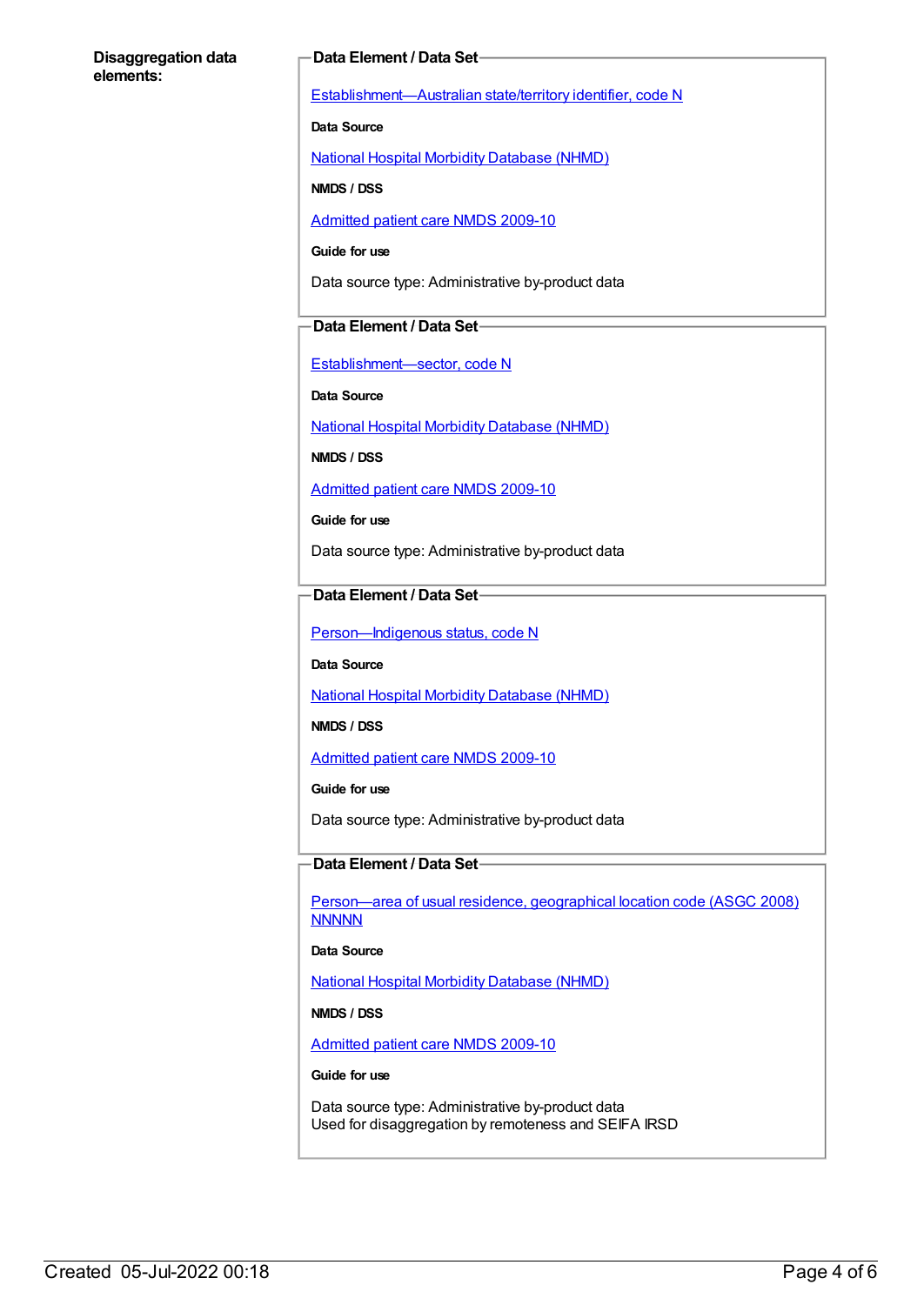**Comments:** Most recent data available for 2012 CRC report: 2009–10.

The scope of the National Hospital Morbidity Database is episodes of care for admitted patients in essentially all hospitals in Australia, including public and private acute and psychiatric hospitals, free-standing day hospital facilities, alcohol and drug treatment hospitals and dental hospitals.

# **Representational attributes**

| Rate    |
|---------|
| Real    |
| Person  |
| NN[N].N |
|         |

## **Indicator conceptual framework**

| Framework and | <b>Accessibility</b> |
|---------------|----------------------|
| dimensions:   |                      |

### **Data source attributes**

| Data sources:                    | <b>Data Source</b>                                                        |
|----------------------------------|---------------------------------------------------------------------------|
|                                  | ABS Estimated resident population (total population)                      |
|                                  | Frequency                                                                 |
|                                  | Quarterly                                                                 |
|                                  | <b>Quality statement</b>                                                  |
|                                  | ABS Estimated resident population (total population), QS                  |
|                                  | Data custodian                                                            |
|                                  | <b>Australian Bureau of Statistics</b>                                    |
|                                  | <b>Data Source</b>                                                        |
|                                  | <b>National Hospital Morbidity Database (NHMD)</b>                        |
|                                  | Frequency                                                                 |
|                                  | Annual                                                                    |
|                                  | Data custodian                                                            |
|                                  | Australian Institute of Health and Welfare                                |
|                                  | <b>Data Source</b>                                                        |
|                                  | ABS Indigenous experimental estimates and projections (2001 Census-based) |
|                                  | Frequency                                                                 |
|                                  | Periodic                                                                  |
|                                  | <b>Quality statement</b>                                                  |
|                                  | ABS Indigenous experimental estimates and projections, QS                 |
|                                  | Data custodian                                                            |
| <b>Accountability attributes</b> | <b>Australian Bureau of Statistics</b>                                    |

**Reporting requirements:** National Healthcare Agreement